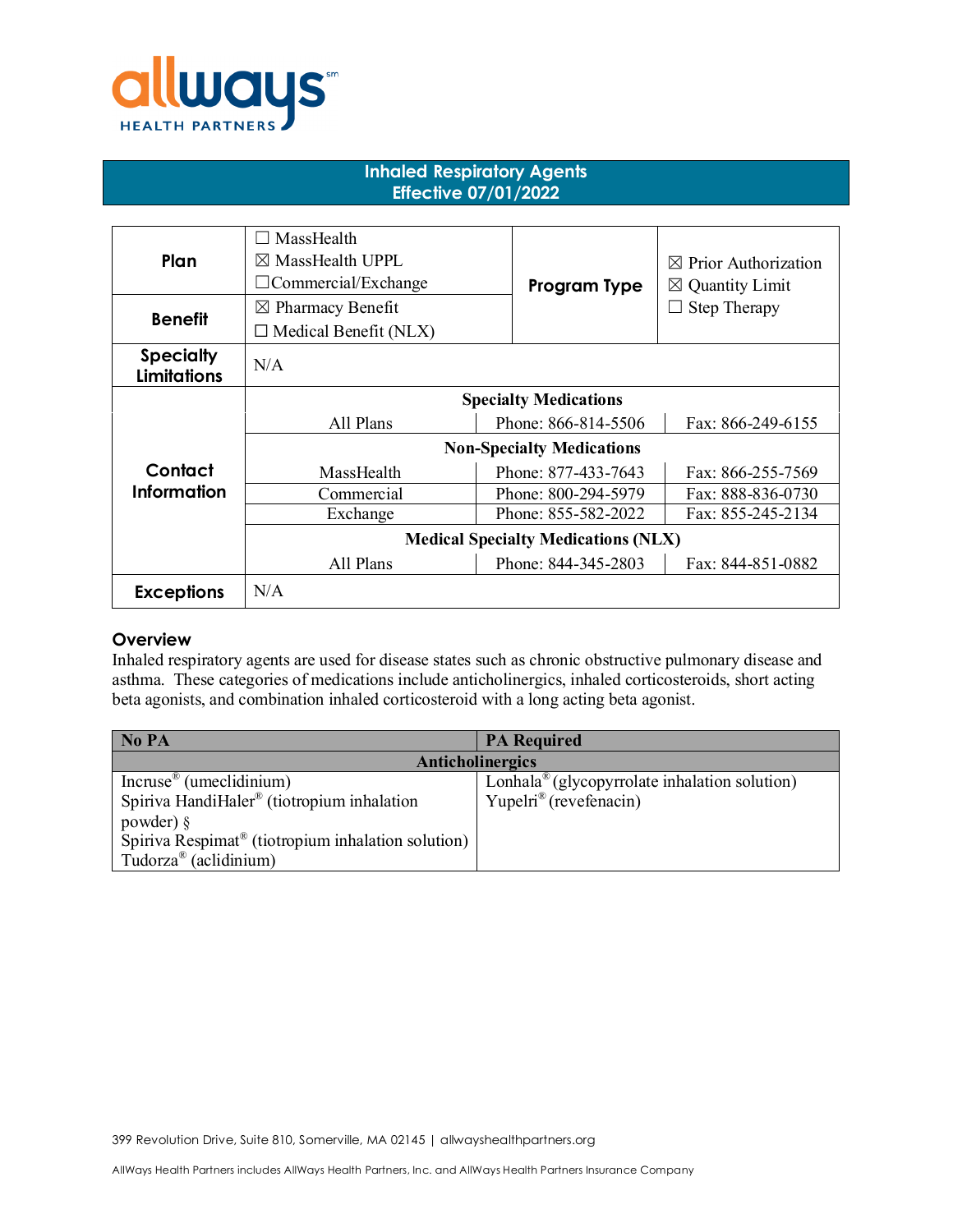

| No PA                                                                | <b>PA Required</b>                                                               |  |  |  |
|----------------------------------------------------------------------|----------------------------------------------------------------------------------|--|--|--|
| <b>Inhaled Corticosteroids</b>                                       |                                                                                  |  |  |  |
| Asmanex $HFA^{\circledast}$ (mometasone inhalation aerosol)          | Alvesco <sup>®</sup> (ciclesonide inhaler)                                       |  |  |  |
| Asmanex Twisthaler <sup>®</sup> (mometasone 110 mcg)                 | Armonair Digihaler® (fluticasone propionate                                      |  |  |  |
| inhalation powder) $\leq$ 12 years of age                            | inhalation powder)                                                               |  |  |  |
| Asmanex Twisthaler® (mometasone 220 mcg                              | Arnuity® (fluticasone furoate inhalation powder)                                 |  |  |  |
| inhalation powder) $\geq$ 12 years of age                            | Asmanex Twisthaler® (mometasone 110 mcg                                          |  |  |  |
| Flovent Diskus <sup>®</sup> (fluticasone propionate inhalation       | inhalation powder) $\geq$ 12 years of age                                        |  |  |  |
| powder)                                                              | Asmanex Twisthaler® (mometasone 220 mcg                                          |  |  |  |
| Flovent $HFA^{\circledast}$ (fluticasone propionate inhalation       | inhalation powder) $\leq$ 12 years of age                                        |  |  |  |
| aerosol) §                                                           | Pulmicort <sup>®</sup> (budesonide inhalation suspension) <sup>*</sup> $\geq$ 13 |  |  |  |
| Pulmicort <sup>®</sup> (budesonide inhalation powder)                | years of age                                                                     |  |  |  |
| Pulmicort <sup>®</sup> # (budesonide inhalation suspension)          | Qvar RediHaler® (beclomethasone inhaler)                                         |  |  |  |
| <13 years of age                                                     |                                                                                  |  |  |  |
| <b>Short-Acting Beta Agonists</b>                                    |                                                                                  |  |  |  |
| albuterol inhalation solution                                        | ProAir <sup>®</sup> Digihaler (albuterol inhalation powder)                      |  |  |  |
| ProAir HFA® (albuterol inhaler)§                                     | ProAir® Respiclick (albuterol inhalation powder)                                 |  |  |  |
| Xopenex HFA <sup>®</sup> (levalbuterol inhaler) <sup>‡</sup>         | Proventil® (albuterol inhaler) <sup>*</sup>                                      |  |  |  |
|                                                                      | Xopenex <sup>®</sup> (levalbuterol inhalation solution) <sup>*</sup>             |  |  |  |
|                                                                      | Ventolin <sup>®</sup> (albuterol inhaler) <sup>†</sup>                           |  |  |  |
| <b>Combination Inhaled Corticosteroids/Long-Acting Beta Agonists</b> |                                                                                  |  |  |  |
| Advair <sup>®</sup> (fluticasone/salmeterol inhalation powder)       | Airduo Digihaler <sup>®</sup> (fluticasone/salmeterol inhalation                 |  |  |  |
| $\#\S$                                                               | powder)                                                                          |  |  |  |
| Advair® (fluticasone/salmeterol inhalation aerosol)                  | Airduo RespiClick <sup>®</sup> (fluticasone/salmeterol                           |  |  |  |
| Dulera <sup>®</sup> (mometasone/formoterol) $\S$                     | inhalation powder) <sup>†</sup>                                                  |  |  |  |
| Symbicort <sup>®</sup> (budesonide/formoterol) <sup>‡§</sup>         | Breo® (fluticasone/vilanterol)                                                   |  |  |  |

**#** This is a brand-name drug with FDA "A"-rated generic equivalents. PA is required for the brand, unless a particular form of that drug (for example, tablet, capsule, or liquid) does not have an FDA "A"-rated generic equivalent.

\* A-rated generic available, both brand and A-rated generic require PA.

† Authorized generic available, both brand and authorized generic require PA.

‡ Authorized generic available.

§ Brand Preferred over generic equivalents. A trial of the preferred drug or clinical rationale for prescribing the non-preferred drug generic equivalent.

## **Coverage Guidelines**

Authorizations requests will be reviewed on a case by case basis for members new to AllWays Health Partners who are currently receiving treatment with the requested medication, excluding when the product is obtained as samples or via manufacturer's patient assistance programs.

#### **OR**

Authorization may be granted for members when all the following criteria are met, and documentation is provided:

**ProAir**® **Digihaler** (albuterol inhalation powder)

**ProAir® Respiclick** (albuterol inhalation powder)

**Proventil®** (albuterol inhaler) \*

**Ventolin**® (albuterol inhaler) †

Prescriber provides documentation of **ALL** of the following:

1. Member has a diagnosis of Asthma, chronic obstructive pulmonary disorder (COPD), or exerciseinduced bronchospasm (EIB)

399 Revolution Drive, Suite 810, Somerville, MA 02145 | allwayshealthpartners.org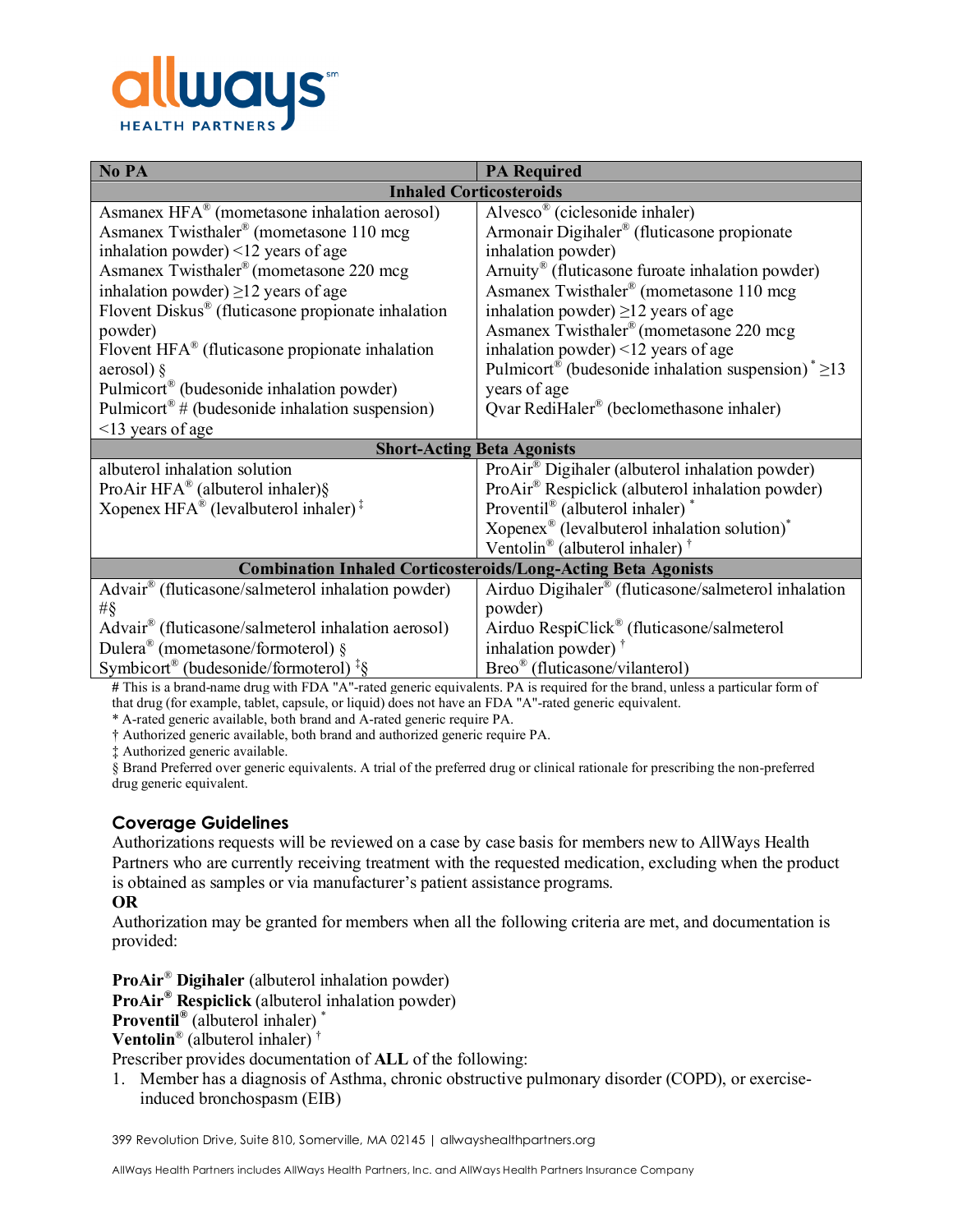

- 2. Physician documentation of inadequate response, adverse reaction, or contraindication to albuterol inhaler (ProAir HFA®)
- 3. If the request is for BRAND NAME Proventil®, member must meet the above criteria and the prescriber must provide medical records documenting an inadequate response or adverse reaction to the generic albuterol inhaler (Proventil<sup>®</sup>) (as per the Brand Name guideline)
- 4. If the request is for BRAND NAME Ventolin®, member must meet the above criteria and the prescriber must provide medical records documenting an inadequate response or adverse reaction to the therapeutically equivalent generic

\*A-rated generic available, both brand and A-rated generic require PA

†Authorized generic available, both brand and authorized generic require PA

**Xopenex**® (levalbuterol inhalation solution)\*

Prescriber provides documentation of **ALL** of the following:

- 1. Diagnosis of asthma, COPD or EIB
- 2. **ONE** of the following:
	- a. Member is < 13 years of age
	- b. Clinical rationale for nebulized formulation *(See Appendix I: Medical Necessity for Nebulized Formulations)*
- 3. Physician documentation of inadequate response, adverse reaction, or contraindication to inhaled albuterol solution
- 4. If the request for BRAND NAME Xopenex<sup>®</sup> solution, member must meet the above criteria and the prescriber must also provide medical records documenting an inadequate response or adverse reaction to the generic levalbuterol solution (as per Brand Name guideline )

\*A-rated generic available, both brand and A-rated generic require PA

# **Airduo Digihaler**® (fluticasone/salmeterol inhalation powder)

Prescriber provides documentation of **ALL** of the following:

- 1. Member has a diagnosis of asthma
- 2. Physician documentation of inadequate response, adverse reaction, or contraindication to Advair<sup>®</sup> (fluticasone/salmeterol inhalation aerosol, powder)
- 3. Physician documentation of inadequate response, adverse reaction, or contraindication to Airduo<sup>®</sup> RespiClick (fluticasone/salmeterol inhalation powder)
- 4. Quantity limit of one inhaler per month

#### **Airduo RespiClick®** (fluticasone/salmeterol inhalation powder) †

Prescriber provides documentation of **ALL** of the following:

- 1. Member has a diagnosis of asthma
- 2. Member meets **ONE** of the following:
	- a. Provider documented inadequate response or adverse reaction to Advair® (fluticasone/salmeterol inhalation aerosol, powder)
	- b. Clinical rationale for necessity of lower dose of fluticasone/salmeterol
	- c. Member is already receiving another RespiClick formulation
- 3. Quantity limit of one inhaler per month
- 4. If the request is for BRAND NAME AirDuo RespiClick<sup>®</sup>, member must meet the above criteria and the prescriber must provide medical records documenting an inadequate response or adverse reaction to the therapeutically equivalent generic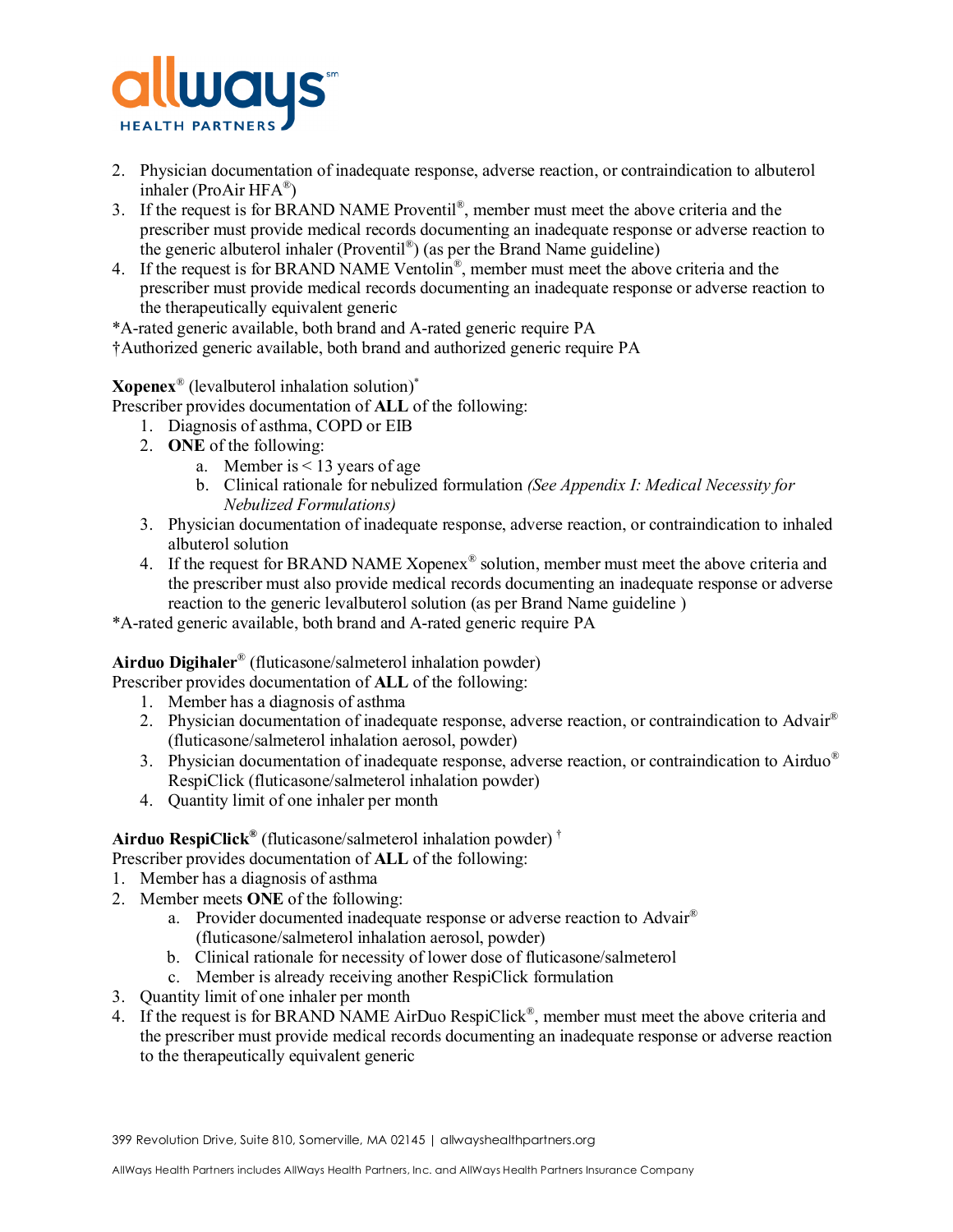

## **Breo®** (fluticasone/vilanterol) for COPD

Prescriber provides documentation of **ALL** of the following:

- 1. Member has a diagnosis of chronic obstructive pulmonary disorder (COPD)
- 2. Member ≥18 years of age
- 3. Paid claims or prescriber documented inadequate response, adverse reaction, or contraindication to budesonide/formoterol
- 4. Quantity limit of one inhaler per month

**Breo®** (fluticasone/vilanterol) for Asthma

- 1. Member has a diagnosis of asthma
- 2. Member ≥18 years of age
- 3. Member meets **ONE** of the following:
	- a. Paid claims or prescriber attestation inadequate response, adverse reaction, or contraindication to Advair (fluticasone/salmeterol inhalation aerosol, powder) or budesonide/formoterol
	- b. Contraindication to both Advair® (fluticasone/salmeterol inhalation aerosol, powder) and budesonide/formoterol
- 4. Quantity limit of one inhaler per month

**Lonhala**® (glycopyrrolate inhalation solution) and **Yupelri®** (revefenacin inhalation solution) Prescriber provides documentation of **ALL** of the following:

- 1. Member has a diagnosis of COPD
- 2. Member  $\geq$ 18 years of age
- 3. Member meets **ONE** of the following:
	- a. Member has a claim for a nebulized respiratory product and no claims for inhalers within the last month
	- b. Clinical rationale for nebulized formulation *(See Appendix I: Medical Necessity for Nebulized Formulations)*
- 4. Physician documented inadequate response, adverse reaction or contraindication to ipratropium inhalation nebulizer solution
- 5. **ONE** of the following:
	- a. If request is for Lonhala Magnair® (glycopyrrolate) quantity limit of 60 mL per month
	- b. If request is for Yupelri<sup>®</sup> (revefenacin), quantity limit of 90 mL per month

**Alvesco®** (ciclesonide inhaler)**, Arnuity®** (fluticasone furoate inhalation powder) and **Qvar RediHaler®** (beclomethasone inhaler)

Prescriber provides documentation of **ALL** of the following:

- 1. Member has a diagnosis of asthma
- 2. The member meets **ONE** of the following:
	- a. Physician documentation of inadequate response or adverse reaction to ONE inhaled corticosteroid that does not require a prior authorization
- b. Contraindication to ALL inhaled corticosteroids that do not require a prior authorization Note: *Requests citing drug interactions with HIV antiretrovirals – See Appendix II*

**Armonair Digihaler**® (fluticasone inhalation powder)

Prescriber provides documentation of **ALL** of the following:

1. Member has a diagnosis of asthma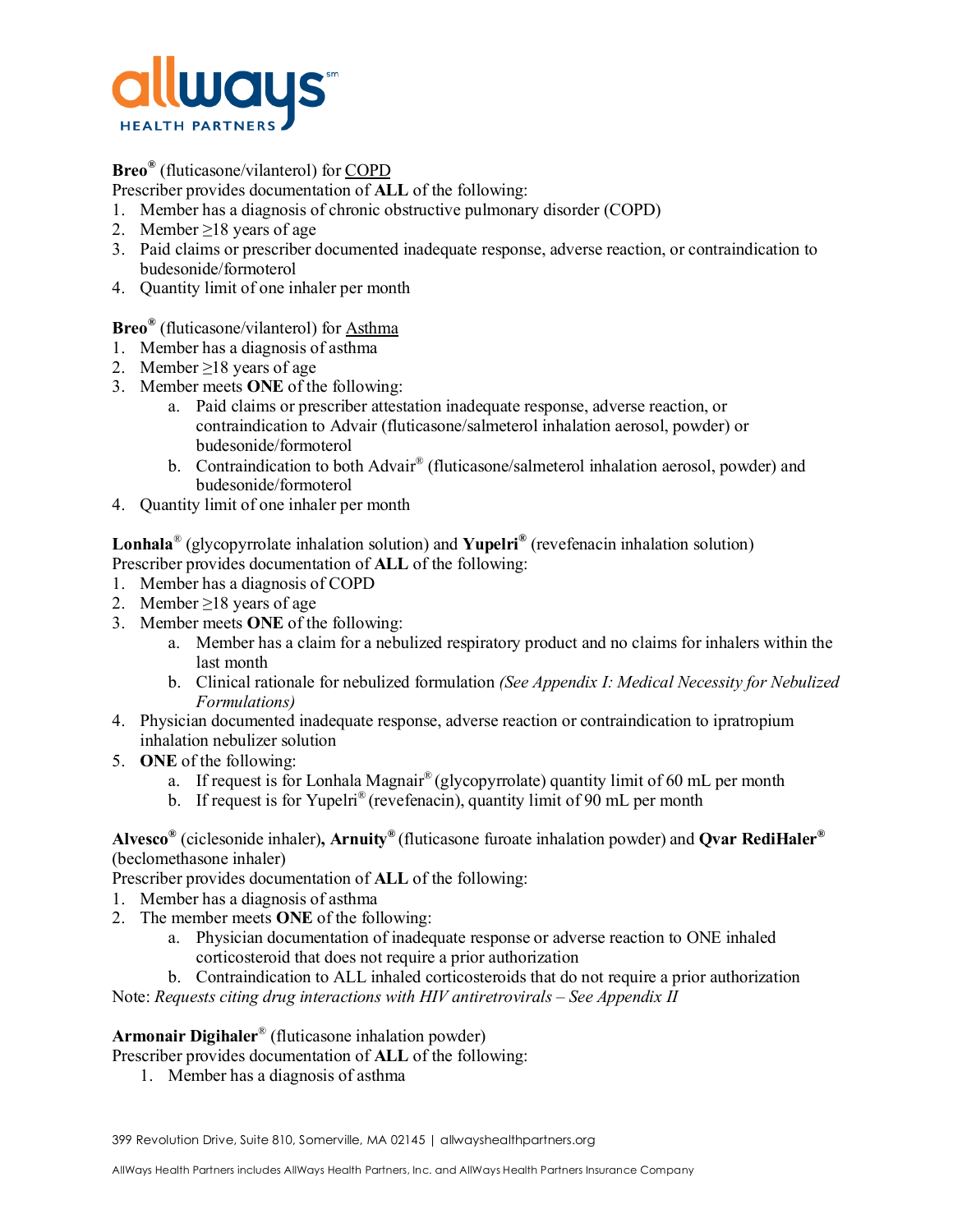

- 2. Physician documentation of inadequate response, adverse reaction, or contraindication to Flovent® (fluticasone inhalation aerosol, powder)
- 3. Inadequate response, adverse reaction, or contraindication to Arnuity® (fluticasone inhalation powder)

**Asmanex Twisthaler<sup>®</sup>** (mometasone inhalation powder) 110  $\mu$ g members  $\geq$ 12 years of age Prescriber provides documentation of **ALL** of the following:

- 1. Member has a diagnosis of asthma
- 2. Clinical rationale for use of 110 µg strength in members  $\geq$  12 years of age years of age

**Asmanex Twisthaler®** (mometasone inhalation powder) 220 µg members <12 years of age Prescriber provides documentation of **ALL** of the following:

- 1. Member has a diagnosis of asthma
- 2. Clinical rationale for use of 220 µg strength in members <12 years of age

**Pulmicort<sup>®</sup>** (budesonide inhalation suspension)  $\geq$  13 years of age

- Prescriber provides documentation of **ALL** of the following:
- 1. Member has a diagnosis of asthma
- 2. The member meets **ONE** of the following:
	- a. Member has a claim for a nebulized respiratory product and no claims for inhalers within the last month
	- b. Clinical rationale for nebulized formulation *(See Appendix I: Medical Necessity for Nebulized Formulations)*
- 3. If the request is for BRAND NAME Pulmicort<sup>®</sup> inhalation suspension, member must meet the above criteria and the prescriber must also provide medical records documenting an inadequate response or adverse reaction to the generic budesonide respules (as per the Brand Name guideline)

## **Continuation criteria:**

Reauthorization requires physician documentation of continuation of therapy and positive response to therapy. Claims history should demonstrate utilization of the medication.

## **Limitations**

- 1. Approvals and reauthorizations will be granted for 12 months.
- 2. The following quantity limits apply:

| Airduo RespiClick <sup>®</sup> (fluticasone/salmeterol inhalation powder) | 1 inhaler per 30 days |
|---------------------------------------------------------------------------|-----------------------|
| $Breo^{\&}$ (fluticasone/vilanterol)                                      | 1 inhaler per 30 days |
| $\overline{\text{Lonhala}^{\text{\textcirc}}}$ (umeclidinium)             | 60mL per 30 days      |
| Yupelri <sup>®</sup> (revefenacin)                                        | 90mL per 30 days      |

### **§Brand preferred over generic equivalent:**

A trial of the preferred drug or clinical rationale for prescribing the non-preferred drug generic equivalent.

- albuterol inhaler (ProAir)
- budesonide/formoterol
- fluticasone propionate inhalation aerosol
- mometasone/formoterol
- tiotropium inhalation powder
- Wixela (fluticasone/salmeterol inhalation powder)

399 Revolution Drive, Suite 810, Somerville, MA 02145 | allwayshealthpartners.org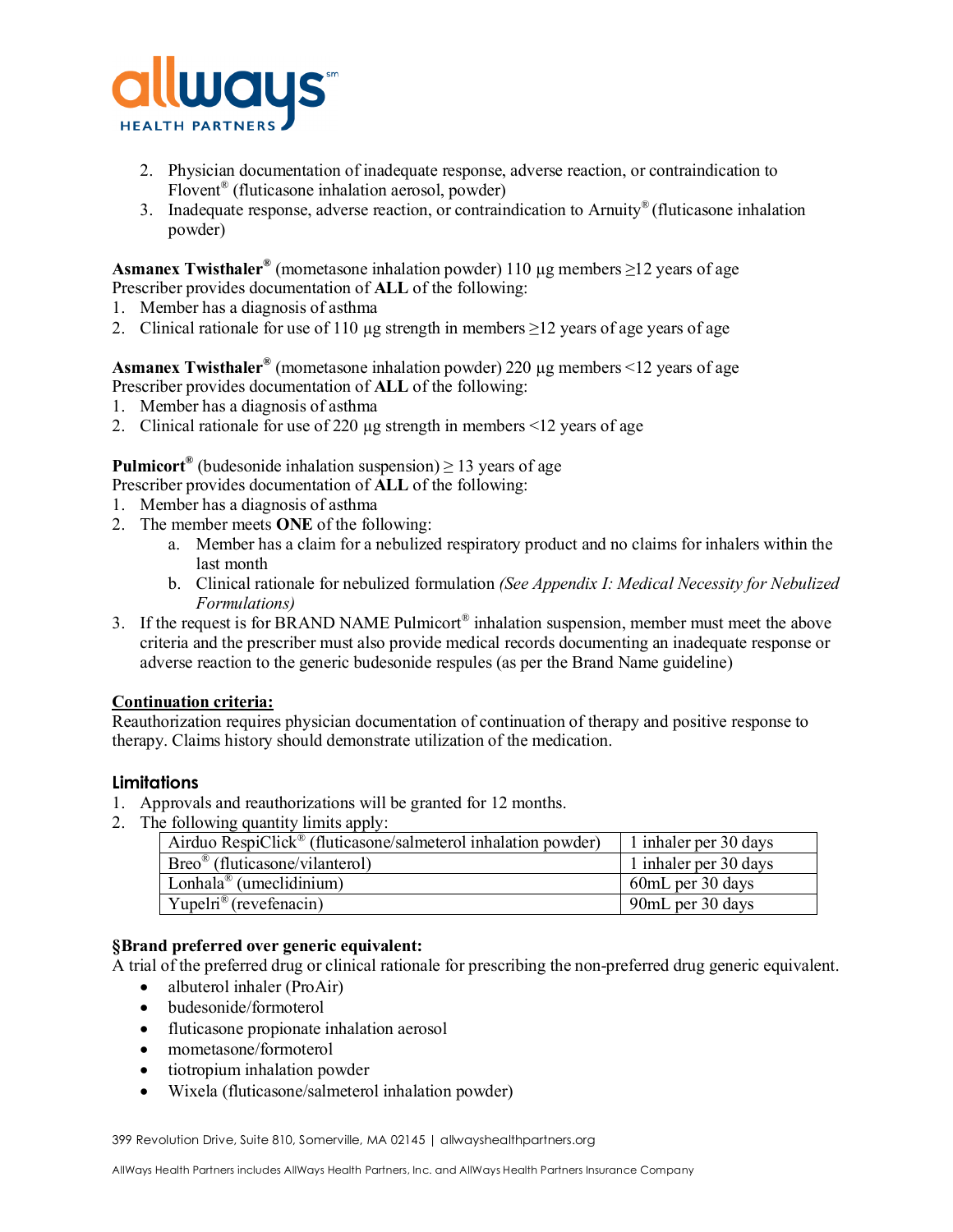

# **Appendix I: Medical Necessity for Nebulized Formulations**

- Manual dexterity issues preventing the use of an inhaler formulation.
- Member has tried inhaled formulations with an inadequate response that had resulted in the member being hospitalized.
- Difficulty manipulating inhaler in the setting of tracheostomy.
- Difficulty manipulating inhaler during severe, acute asthma attacks.

# **Appendix II: Drug Interactions with HIV Antiretrovirals**

Co-administration of several inhaled corticosteroids (e.g., budesonide, ciclesonide, fluticasone, and mometasone) with HIV protease inhibitors (e.g., atazanavir, darunavir) or elvitegravir/cobicistat can result in adrenal insufficiency and Cushing's syndrome from increased concentration of glucocorticoid. In contrast, co-administration of beclomethasone (e.g.,  $Qvar^{\mathbb{R}}$ ) is considered safe.

*Requests for Qvar® (beclomethasone) noting concomitant use of HIV protease inhibitors or elvitegravir/cobicistat can be approved without trials of less costly alternatives. Recertifications are contingent on members continuing on the interacting HIV antiretrovirals.*

# **Appendix III: Off-Label Indications for Pulmicort (budesonide) Respules\* ≥ 13 years of age**

#### Eosinophilic Esophagitis

Prescriber provides documentation of **ALL** of the following:

- 1. Diagnosis of eosinophilic esophagitis
- 2. Prescriber is a specialist (e.g., Allergy/Immunology, Otolaryngology, Rhinology, Pulmonology, ENT)
- 3. Paid claims or prescriber attestation of inadequate response, adverse reaction or contraindication to fluticasone inhalation aerosol, powder
- 4. If the request is for BRAND NAME Pulmicort<sup>®</sup>, member must meet the above criteria and the prescriber must also provide medical records documenting an inadequate response or adverse reaction to the generic budesonide respules (as per the Brand Name guideline)

#### Chronic sinusitis, Pansinusitis, Rhinitis, Nasal Polyposis

Prescriber provides documentation of **ALL** of the following:

- 1. Diagnosis of chronic sinusitis, pansinusitis, rhinitis, or nasal polyposis
- 2. Prescriber is a specialist (e.g., Allergy/Immunology, Otolaryngology, Rhinology, Pulmonology, ENT)
- 3. **ONE** of the following:
	- a. Paid claims or prescriber attestation of inadequate response, adverse reaction or contraindication to one commercially available intranasal steroid
	- b. Clinical rationale for budesonide irrigation/rinse with suspension formulation *(e.g. need for higher steroid concentration than commercially available products, need to reach the middle meatus, etc)*
- 4. If the request is for BRAND NAME Pulmicort<sup>®</sup>, member must meet the above criteria and the prescriber must also provide medical records documenting an inadequate response or adverse reaction to the generic budesonide respules (as per the Brand Name guideline)

#### COPD

399 Revolution Drive, Suite 810, Somerville, MA 02145 | allwayshealthpartners.org